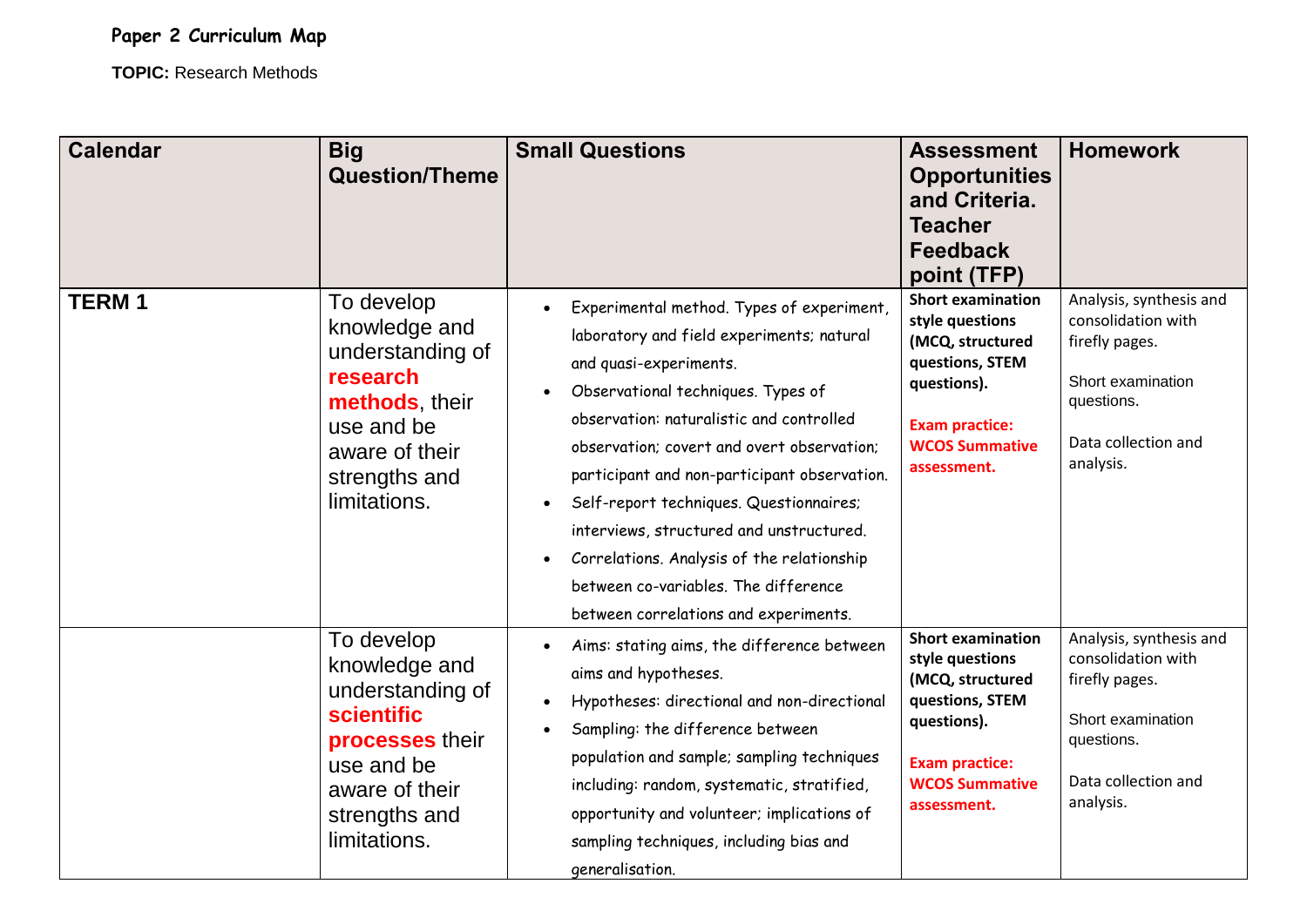| Pilot studies and the aims of piloting.<br>$\bullet$<br>Experimental designs: repeated measures,<br>independent groups, matched pairs.<br>Observational design: behavioural<br>$\bullet$<br>categories; event sampling; time sampling.<br>Questionnaire construction, including use of<br>open and closed questions; design of<br>interviews.<br>Variables: manipulation and control of<br>$\bullet$<br>variables, including independent, dependent,<br>extraneous, confounding; operationalisation<br>of variables.<br>Control: random allocation and<br>counterbalancing, randomisation and<br>standardisation.<br>Demand characteristics and investigator<br>$\bullet$<br>effects.<br>Ethics, including the role of the British<br>Psychological Society's code of ethics;<br>ethical issues in the design and conduct of<br>psychological studies; dealing with ethical<br>issues in research.<br>The role of peer review in the scientific<br>process.<br>The implications of psychological research<br>for the economy.<br><b>TERM 2</b><br>Analysis, synthesis and<br><b>Short examination</b><br>To develop<br>Quantitative and qualitative data; the<br>consolidation with<br>style questions<br>knowledge and<br>distinction between qualitative and<br>(MCQ, structured<br>firefly pages.<br>understanding of<br>quantitative data collection techniques.<br>questions, STEM<br>data handling<br>Short examination<br>questions).<br>Primary and secondary data, including meta-<br>and analysis its<br>questions.<br>analysis. |  |  |
|--------------------------------------------------------------------------------------------------------------------------------------------------------------------------------------------------------------------------------------------------------------------------------------------------------------------------------------------------------------------------------------------------------------------------------------------------------------------------------------------------------------------------------------------------------------------------------------------------------------------------------------------------------------------------------------------------------------------------------------------------------------------------------------------------------------------------------------------------------------------------------------------------------------------------------------------------------------------------------------------------------------------------------------------------------------------------------------------------------------------------------------------------------------------------------------------------------------------------------------------------------------------------------------------------------------------------------------------------------------------------------------------------------------------------------------------------------------------------------------------------------------------------------------------|--|--|
|                                                                                                                                                                                                                                                                                                                                                                                                                                                                                                                                                                                                                                                                                                                                                                                                                                                                                                                                                                                                                                                                                                                                                                                                                                                                                                                                                                                                                                                                                                                                            |  |  |
|                                                                                                                                                                                                                                                                                                                                                                                                                                                                                                                                                                                                                                                                                                                                                                                                                                                                                                                                                                                                                                                                                                                                                                                                                                                                                                                                                                                                                                                                                                                                            |  |  |
|                                                                                                                                                                                                                                                                                                                                                                                                                                                                                                                                                                                                                                                                                                                                                                                                                                                                                                                                                                                                                                                                                                                                                                                                                                                                                                                                                                                                                                                                                                                                            |  |  |